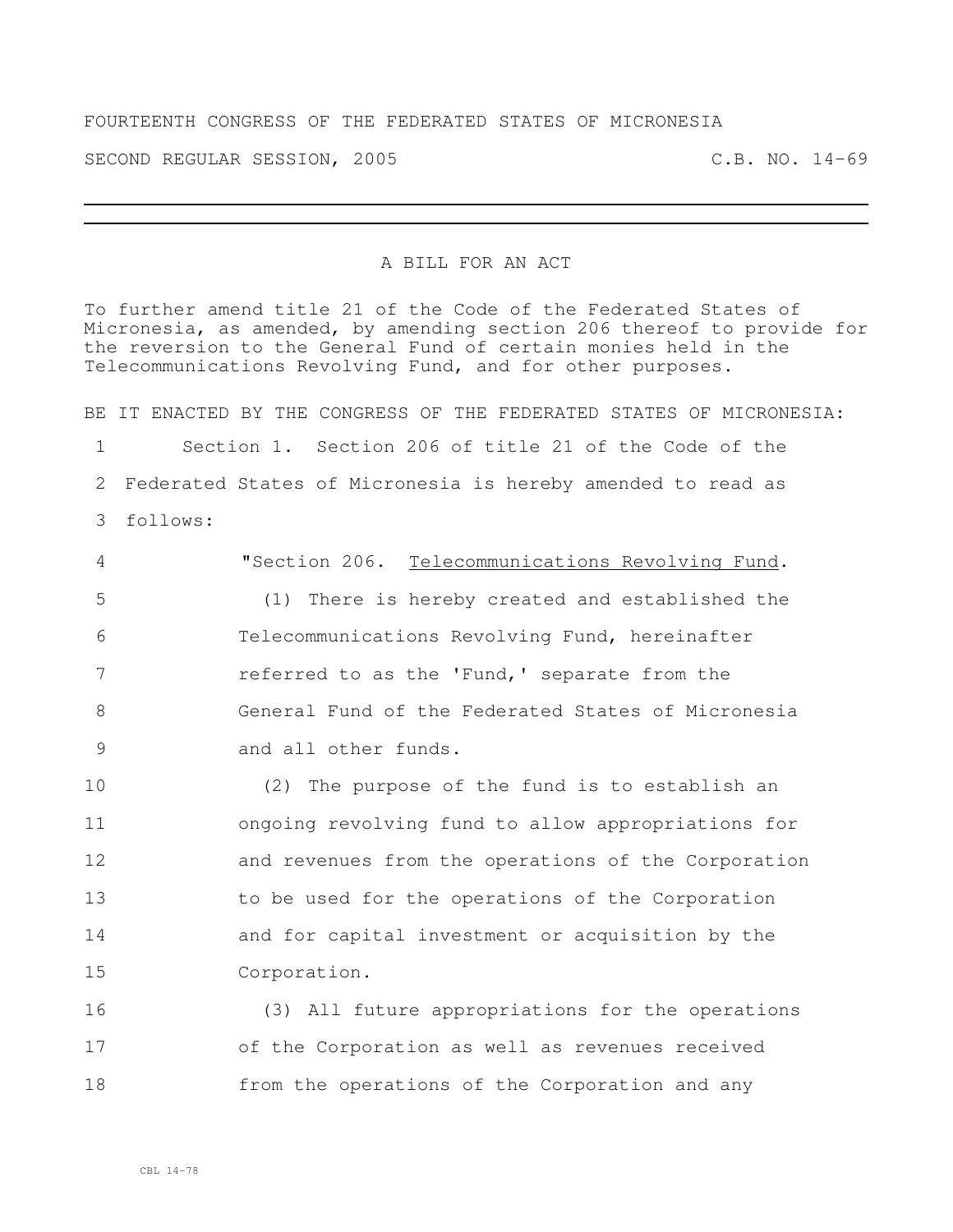| 1            | other moneys raised or received by the Corporation,             |
|--------------|-----------------------------------------------------------------|
| $\mathbf{2}$ | shall be deposited in the Fund. Not later than 20               |
| 3            | days following the end of each fiscal quarter, the              |
| 4            | Corporation shall report to the Secretary of                    |
| 5            | Finance and Administration (i) the balance of                   |
| 6            | monies in the Fund at the beginning of the fiscal               |
| 7            | quarter just completed, (ii) the totals of all                  |
| 8            | deposits to and withdrawals from the Fund during                |
| 9            | that quarter, and (iii) the balance in the Fund at              |
| 10           | the end of that quarter. Any unexpended moneys in               |
| 11           | the Fund in excess of four million dollars as of                |
| 12           | the last day of the fiscal quarter shall revert to              |
| 13           | the General Fund. [Any unexpended] Unexpended                   |
| 14           | moneys in this Fund shall not [revert to the                    |
| 15           | General Fund nor] lapse at the end of the fiscal                |
| 16           | year.                                                           |
| 17           | The Fund shall be administered by the Board<br>(4)              |
| 18           | of Directors of the Corporation."                               |
| 19           | Section 2. This act shall become law upon approval by the       |
|              | 20 President of the Federated States of Micronesia or upon it   |
| 21           | becoming law without such approval.                             |
| 22           |                                                                 |
| 23           | Date: 9/9/05<br>Introduced by: /s/ Dion G. Neth<br>Dion G. Neth |
| 24           |                                                                 |
| 25           |                                                                 |
| 26           |                                                                 |